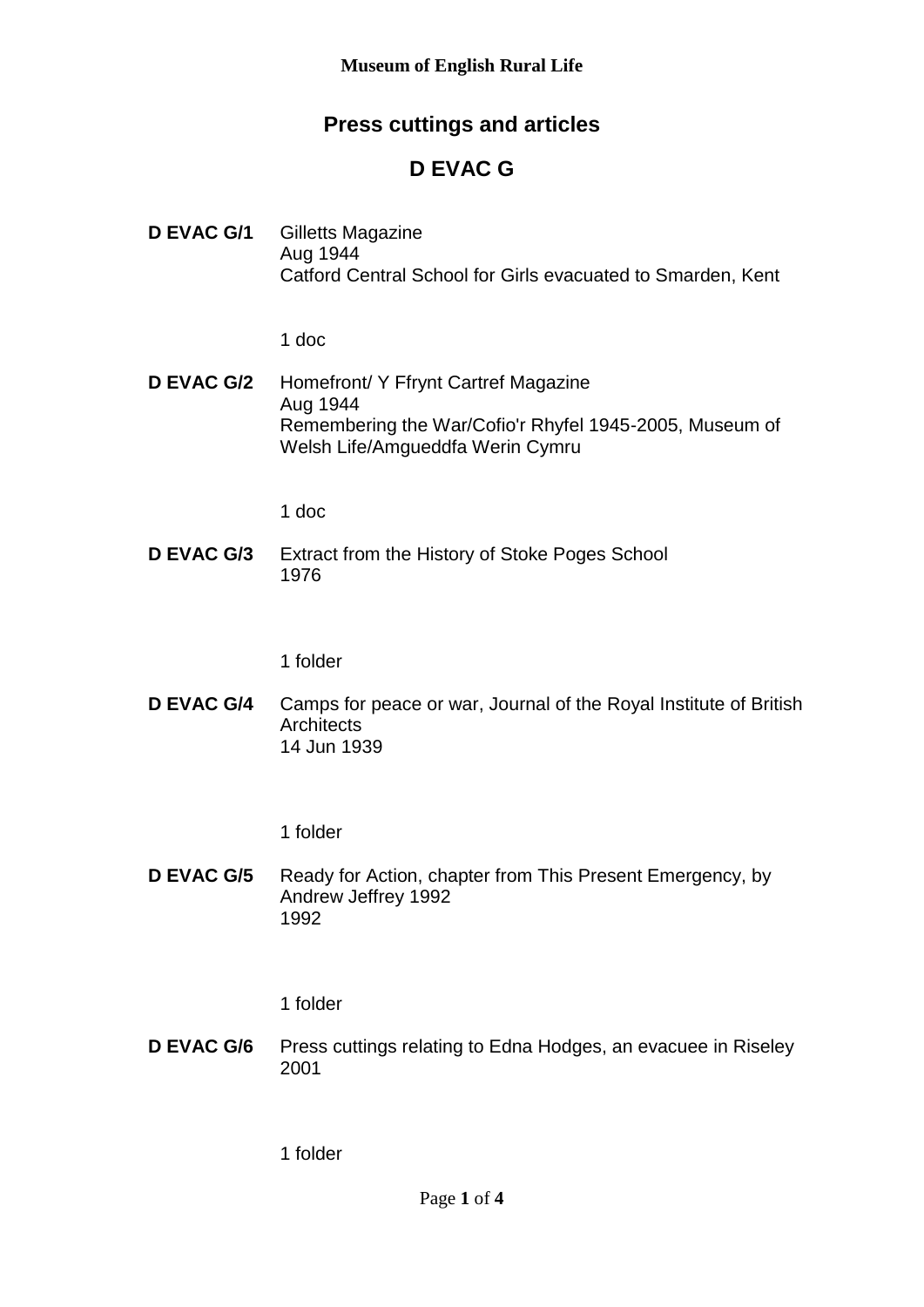#### **Museum of English Rural Life**

**D EVAC G/7** Press cuttings from the Musselburgh and Portobello News 8 Sept 1939

1 folder

**D EVAC G/8** Press cuttings from the Haddingtonshire Courier 1 Sept 1939

1 folder

**D EVAC G/9** Press cuttings from various newspapers relating to evacuees c. 1939-1945

2 folders

**D EVAC G/10** City of Benares, extract from The Lonely Sea collected short stories by Alistair MacLean Undated [c.1990s]

1 doc

**D EVAC G/11** Folder of articles relating to evacuation 1980s-1990s Including: The Evacuation and Post-War Britain, Crosby, 1986; The evacuation of schoolchildren, John Macnicol; The Incidence of Head Lice in England, Kenneth Mellanby; Evacuation Failure or Reform, F. Le Gros Clark and Richard W. Toms; list of Berkshire Record Office evacuation sources; Evacuation Hygiene and Social Policy: The Our Towns Report of 1943, John Welshman; Eugenics, social medicine and the career of Richard Titmuss in Britain 1935-50, Ann Oakley and Evacuation and Social Policy During the Second World War: Myth and Reality, John Welshman

1 folder

**D EVAC G/12** Press cutting and biographical details of Civilian Ronald Walter Fosh Schoolboy, killed in January 1941 aged 14 c.2005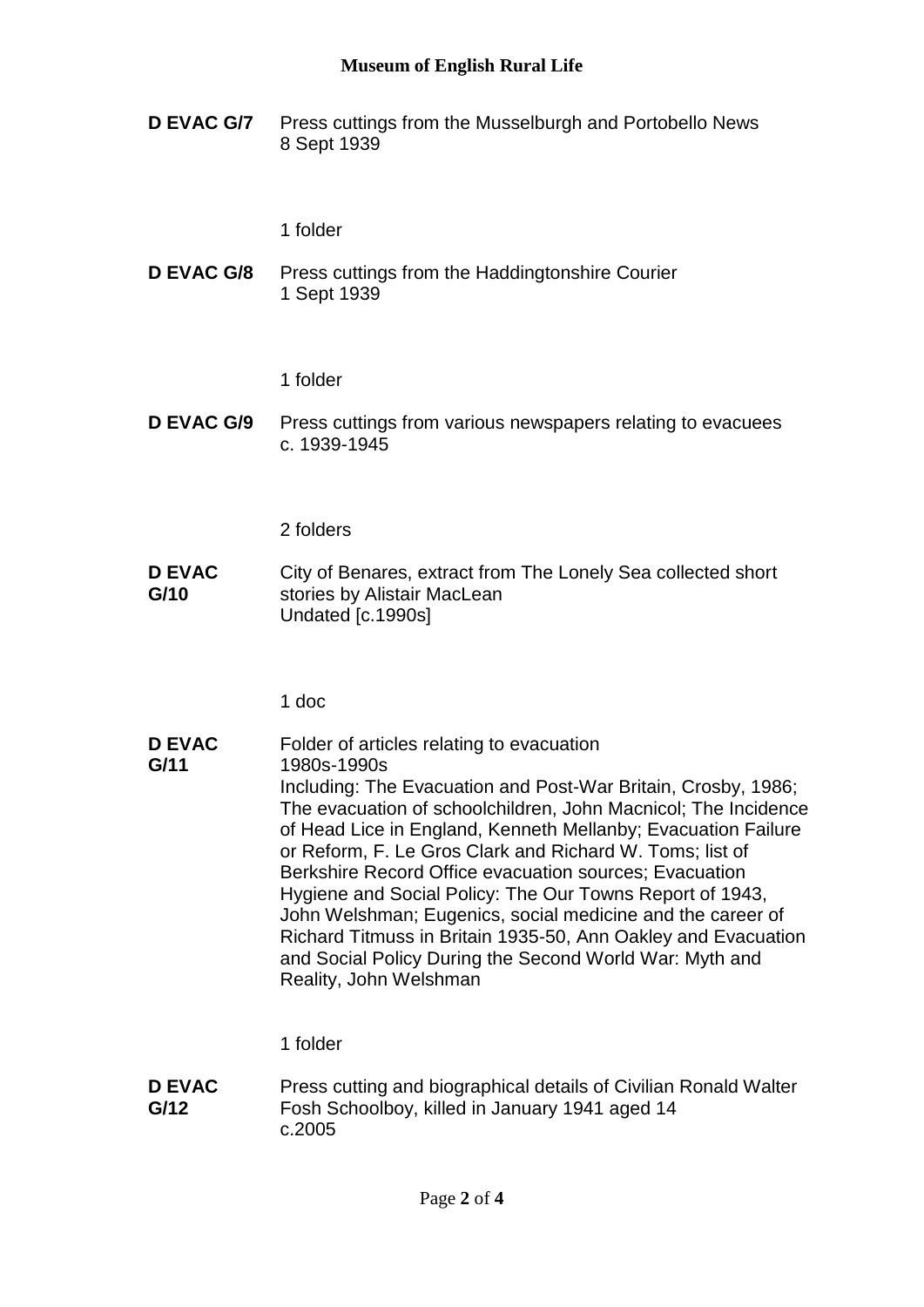1 folder

| <b>D EVAC</b><br>G/13 | Article entitled Chalkie & Co. Were Yesterday's Teachers Really<br>Like That?<br>Undated [1990s-c.2005]<br><b>Sidney Brown</b>                                     |
|-----------------------|--------------------------------------------------------------------------------------------------------------------------------------------------------------------|
|                       | 1 doc                                                                                                                                                              |
| <b>D EVAC</b><br>G/14 | Article entitled Oxfordshire Within Living Memory<br>1994<br><b>Oxfordshire Federation of Women's Institutes</b>                                                   |
|                       | 1 doc                                                                                                                                                              |
| <b>D EVAC</b><br>G/15 | Article entitled The Day War Came to Cwmparc<br>2010                                                                                                               |
|                       | 1 doc                                                                                                                                                              |
| <b>D EVAC</b><br>G/16 | Untitled article relating to evacuees from the point of view of<br>country mothers<br>Undated [1990s-2005]<br>Possibly by the Women's Institute                    |
|                       | 1 doc                                                                                                                                                              |
| <b>D EVAC</b><br>G/17 | Untitled article relating to an evacuation to Glasgow<br>Undated [1990s-2005]<br><b>Victor Cook</b>                                                                |
|                       | 1 doc                                                                                                                                                              |
| <b>D EVAC</b><br>G/18 | Article entitled The Conway Road School Kids: The story of two<br>children evacuated to Lamberhurst during World War II by John<br>H. Moon<br>Undated [1990s-2005] |
|                       |                                                                                                                                                                    |